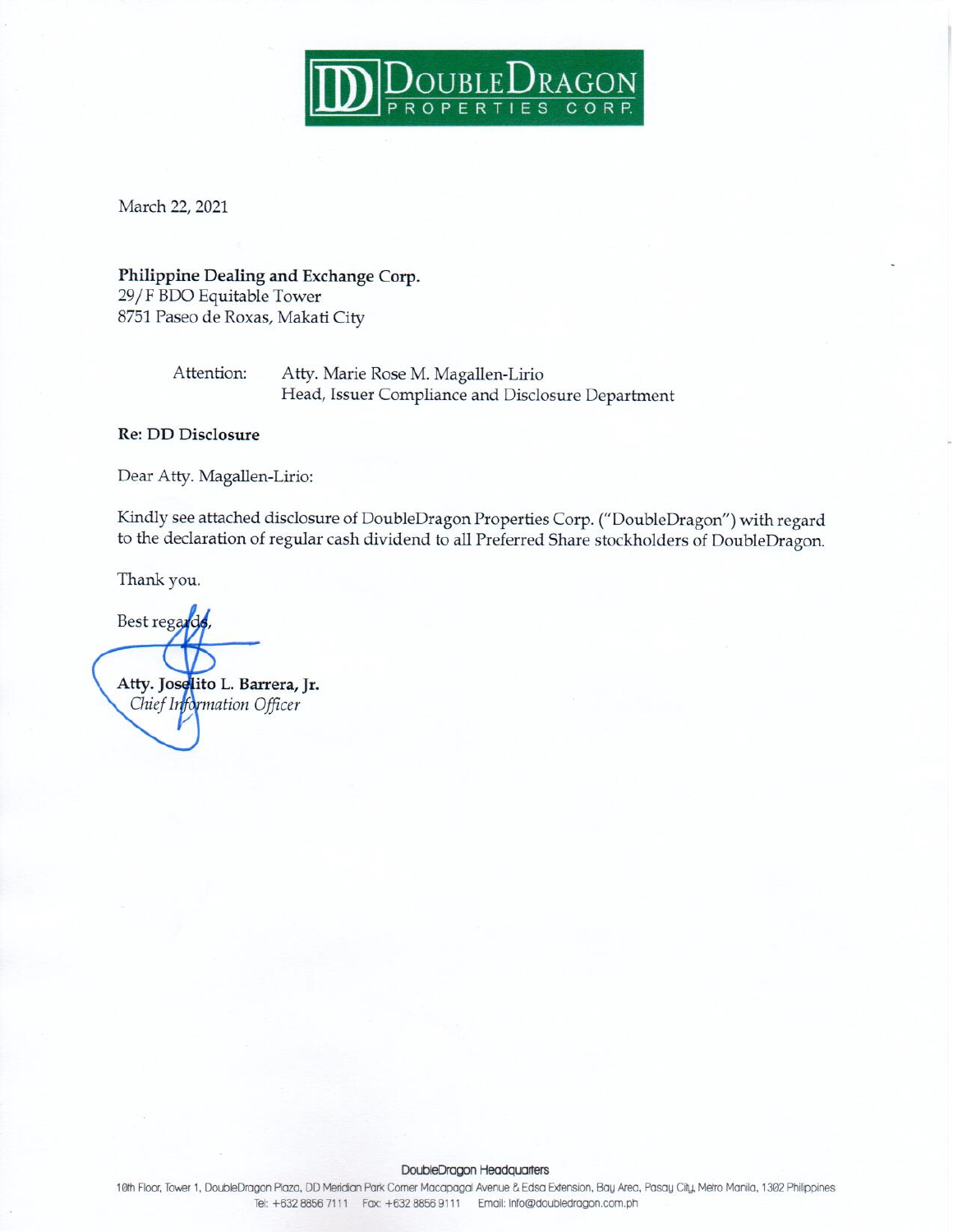**C01815-2021**

# **SECURITIES AND EXCHANGE COMMISSION SEC FORM 17-C**

### **CURRENT REPORT UNDER SECTION 17 OF THE SECURITIES REGULATION CODE AND SRC RULE 17.2(c) THEREUNDER**

| 1. Date of Report (Date of earliest event reported)                   |                                                                                                   |  |  |  |
|-----------------------------------------------------------------------|---------------------------------------------------------------------------------------------------|--|--|--|
| Mar 19, 2021                                                          |                                                                                                   |  |  |  |
| 2. SEC Identification Number                                          |                                                                                                   |  |  |  |
| 30354                                                                 |                                                                                                   |  |  |  |
| 3. BIR Tax Identification No.                                         |                                                                                                   |  |  |  |
| 287191423000                                                          |                                                                                                   |  |  |  |
| 4. Exact name of issuer as specified in its charter                   |                                                                                                   |  |  |  |
| DOUBLEDRAGON PROPERTIES CORP.                                         |                                                                                                   |  |  |  |
| 5. Province, country or other jurisdiction of incorporation           |                                                                                                   |  |  |  |
| Republic of the Philippines                                           |                                                                                                   |  |  |  |
| 6. Industry Classification Code(SEC Use Only)                         |                                                                                                   |  |  |  |
| <b>Philippines</b><br><b>Postal Code</b><br>1302                      |                                                                                                   |  |  |  |
| 8. Issuer's telephone number, including area code<br>+63288567111     |                                                                                                   |  |  |  |
| 9. Former name or former address, if changed since last report<br>N/A |                                                                                                   |  |  |  |
|                                                                       | 10. Securities registered pursuant to Sections 8 and 12 of the SRC or Sections 4 and 8 of the RSA |  |  |  |
| <b>Title of Each Class</b>                                            | Number of Shares of Common Stock Outstanding and Amount of Debt<br>Outstanding                    |  |  |  |
| Common                                                                | 2,367,528,600                                                                                     |  |  |  |
| Preferred                                                             | 100,000,000                                                                                       |  |  |  |
| Total Debt (In Millions of<br>Pesos)                                  | 48,655.91                                                                                         |  |  |  |

11. Indicate the item numbers reported herein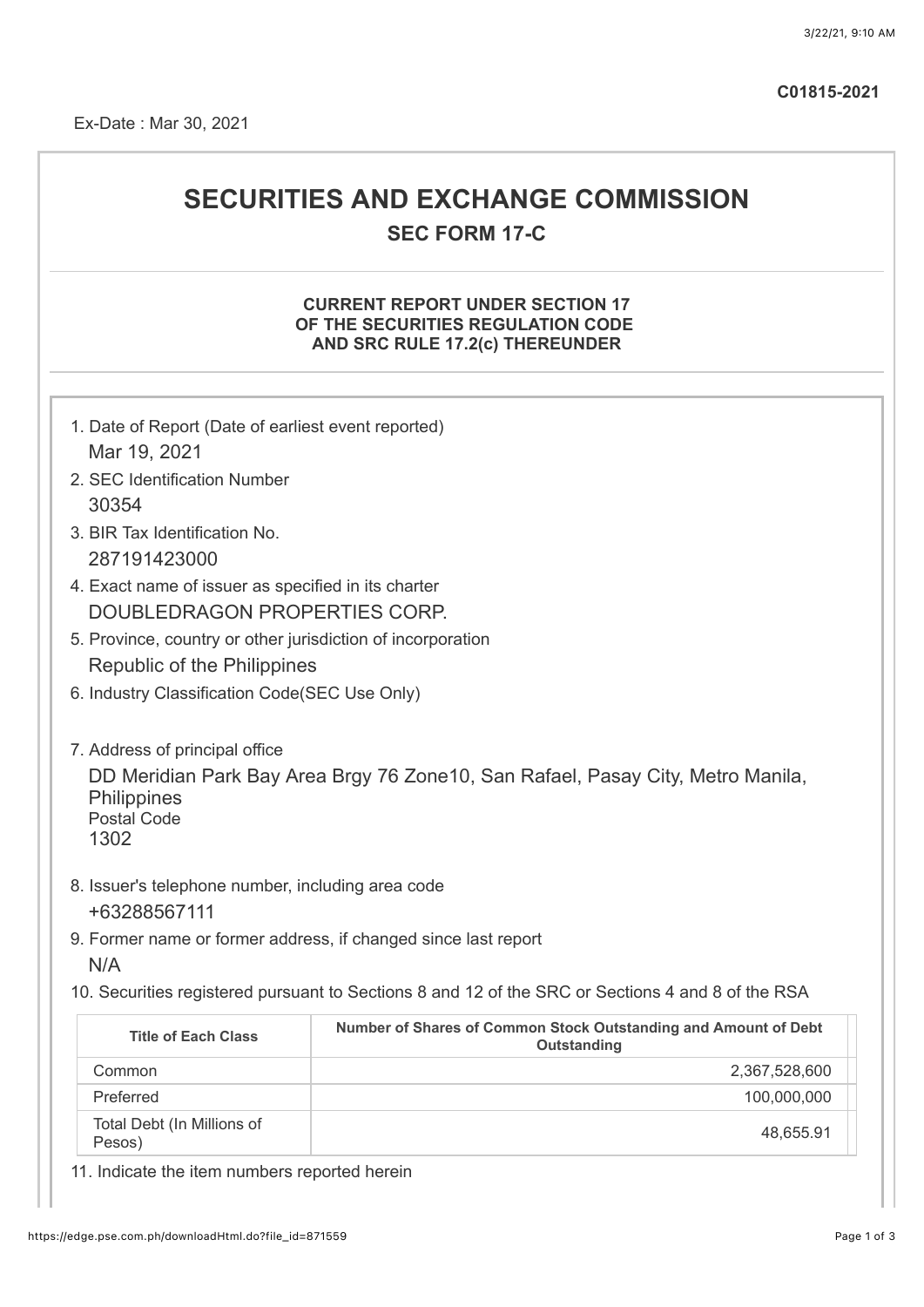*The Exchange does not warrant and holds no responsibility for the veracity of the facts and representations contained in all corporate disclosures, including financial reports. All data contained herein are prepared and submitted by the disclosing party to the Exchange, and are disseminated solely for purposes of information. Any questions on the data contained herein should be addressed directly to the Corporate Information Officer of the disclosing party.*



**DoubleDragon Properties Corp.**

## **DD**

### **PSE Disclosure Form 6-1 - Declaration of Cash Dividends** *References: SRC Rule 17 (SEC Form 17-C) and Sections 6 and 4.4 of the Revised Disclosure Rules*

### **Subject of the Disclosure**

Declaration of regular cash dividend to all Preferred Share stockholders of the Corporation.

**Background/Description of the Disclosure**

The Board of Directors approved today, March 19, 2021, a Regular Cash Dividend to the Preferred Shareholders in the amount of PhP1.61945 per share.

The regular dividends will be paid to all Preferred Shareholders on record as of April 6, 2021 and will be paid on April 14, 2021.

### **Type of Securities**

- Common
- **Preferred DDPR**
- **Others**

#### **Cash Dividend**

| Date of Approval by<br><b>Board of Directors</b>                           | Mar 19, 2021   |
|----------------------------------------------------------------------------|----------------|
| <b>Other Relevant</b><br><b>Regulatory Agency, if</b><br>applicable        | N/A            |
| Date of Approval by<br><b>Relevant Regulatory</b><br>Agency, if applicable | N/A            |
| <b>Type (Regular or</b><br>Special)                                        | <b>REGULAR</b> |
| <b>Amount of Cash</b>                                                      | PhP1.61945     |